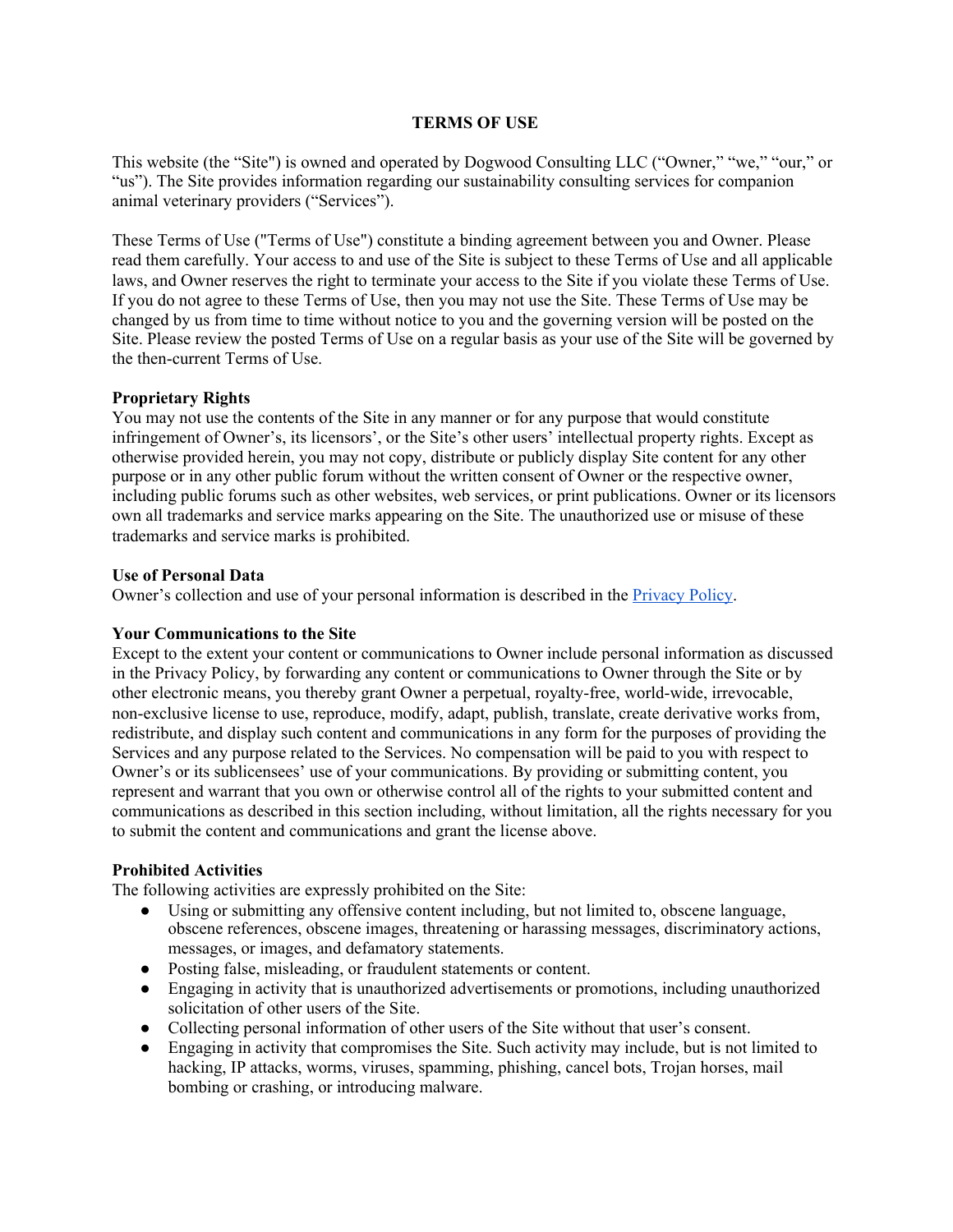- Engaging in any activity designed to impede the use of the Site by other users, including overloading and flooding.
- Framing or deep linking into the Site.
- Accessing the Site by means of automated processes, spiders, bots or any similar device.

# **Federal and State Laws**

The Site is operated from the United States. When using the Site, on the Site, or when using any content provided by Owner, you must obey all applicable U.S. federal, state and local laws.

#### **Minimum Age**

This Site is not intended for persons under the age of eighteen (18). By using the Site, you represent and warrant that you are eighteen (18) years of age or over.

#### **Disclaimer of Warranties**

TO THE FULLEST EXTENT PROVIDED BY LAW AND EXCEPT AS OTHERWISE PROVIDED HEREIN OR ON THE SITE, THE INFORMATION AND SERVICES OFFERED ON OR THROUGH THE SITE AND ANY REFERENCED THIRD-PARTY SITE ARE PROVIDED "AS IS" AND WITHOUT WARRANTIES OF ANY KIND, EITHER EXPRESS OR IMPLIED. ANY THIRD-PARTY GOODS OR SERVICE PROVIDERS ARE SUPPLIED AS A CONVENIENCE TO YOU AND LISTING DOES NOT CONSTITUTE SPONSORSHIP, AFFILIATION, PARTNERSHIP, OR ENDORSEMENT. TO THE FULLEST EXTENT ALLOWED BY LAW, OWNER DISCLAIMS ALL EXPRESS AND IMPLIED WARRANTIES, INCLUDING BUT NOT LIMITED TO IMPLIED WARRANTY OF MERCHANTABILITY, FITNESS FOR A PARTICULAR PURPOSE, TITLE, AND NON-INFRINGEMENT.

TO THE FULLEST EXTENT ALLOWED BY LAW, OWNER DOES NOT WARRANT OR MAKE ANY REPRESENTATIONS REGARDING THE USE OR THE RESULTS OF THE USE OF THE SITE, CONTENT, OR OTHER POSTED MATERIAL ON THE SITE IN TERMS OF ITS CORRECTNESS, ACCURACY, TIMELINESS, RELIABILITY OR OTHERWISE.

BY PROVIDING THE SERVICES ON THE SITE, OWNER DOES NOT IN ANY WAY PROMISE THAT THE SERVICES WILL REMAIN AVAILABLE TO YOU. OWNER IS ENTITLED TO TERMINATE ALL OR PART OF ANY OF THE SITE AT ANY TIME, IN ITS SOLE DISCRETION WITHOUT NOTICE TO YOU.

# **Limitation of Liability**

THE LIABILITY OF OWNER AND ITS AFFILIATES, EMPLOYEES, AGENTS, REPRESENTATIVES AND THIRD-PARTY SERVICE PROVIDERS WITH RESPECT TO ANY AND ALL CLAIMS ARISING OUT OF YOUR USE OF THE SITE, THE CONTENT OR SERVICES OBTAINED THROUGH THE SITE, WHETHER BASED ON WARRANTY, CONTRACT, NEGLIGENCE, STRICT LIABILITY OR OTHERWISE, SHALL NOT EXCEED, IN THE AGGREGATE, THE GREATER OF THE PRICE OF THE SERVICES PURCHASED BY YOU OR FIFTY DOLLARS (\$50).

IN NO EVENT WILL OWNER BE LIABLE TO YOU OR ANY PARTY FOR ANY DIRECT, INDIRECT, SPECIAL OR OTHER CONSEQUENTIAL DAMAGES FOR ANY USE OF THE SITE, OR ANY OTHER HYPERLINKED WEBSITE, INCLUDING, WITHOUT LIMITATION, ANY LOST PROFITS, BUSINESS INTERRUPTION, LOSS OF PROGRAMS OR OTHER DATA OR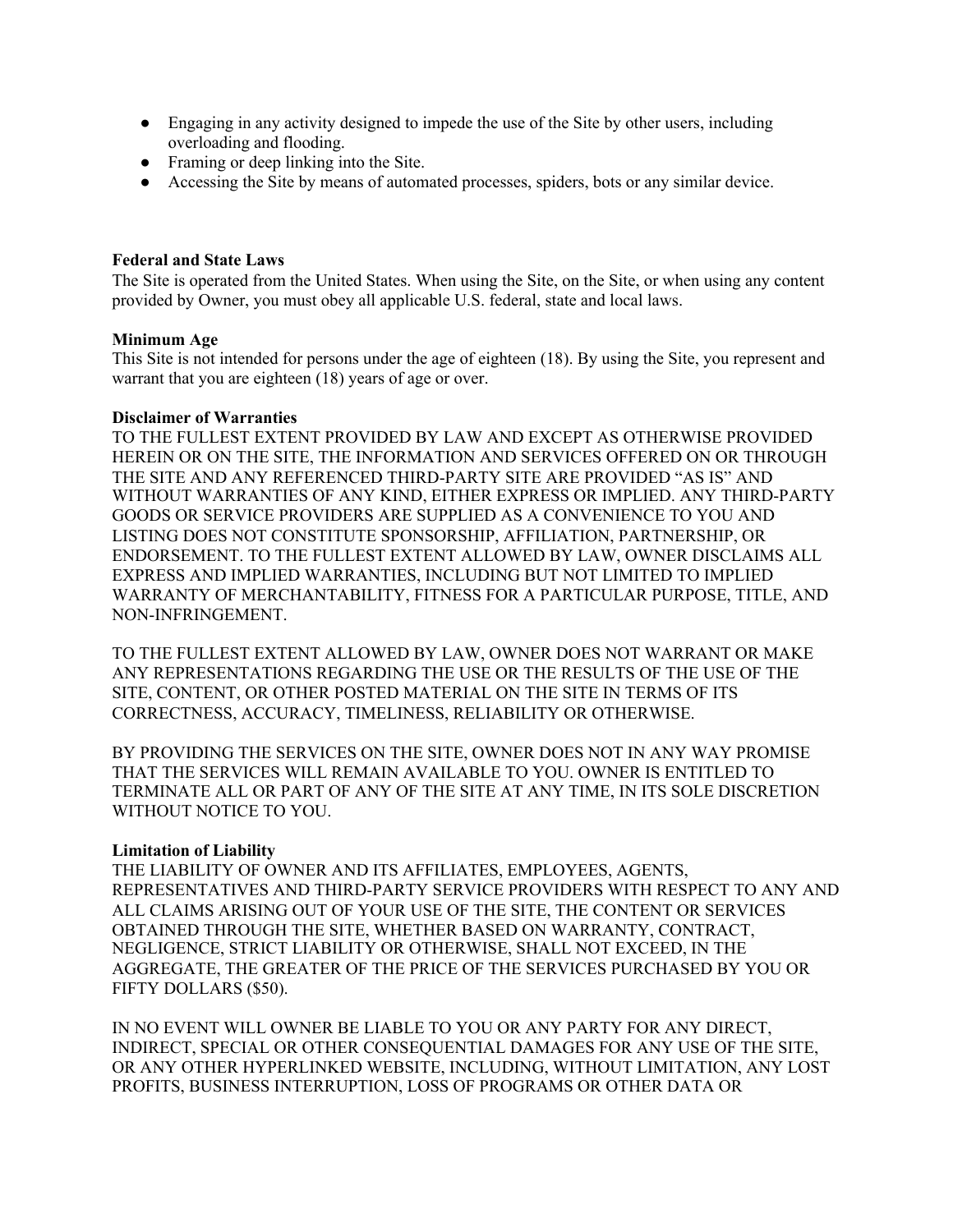OTHERWISE, EVEN IF OWNER IS EXPRESSLY ADVISED OF THE POSSIBILITY OF SUCH **DAMAGES** 

### **Indemnification**

You agree to indemnify, defend and hold harmless Owner and its affiliates, employees, agents, representatives and third-party service providers, for any and all claims, demands, actions, liability, fines, penalties and expenses that may arise from any of your acts through the use of the Site. Such acts may include but are not limited to: providing content to or communicating with Owner or its Affiliates, unauthorized use of material obtained through the Site, engaging in a prohibited activity, or any other action that breaches these Terms of Use.

# **ARBITRATION AGREEMENT; CLASS WAIVER; AND JURY TRIAL WAIVER**

# **PLEASE READ THIS SECTION ("ARBITRATION AGREEMENT") CAREFULLY. IT IS PART OF YOUR CONTRACT WITH OWNER AND AFFECTS YOUR RIGHTS. IT CONTAINS PROCEDURES FOR MANDATORY BINDING ARBITRATION AND A CLASS ACTION**

**WAIVER.** All claims and disputes in connection with the Terms of Use or the use of any Services provided by Owner that cannot be resolved informally or in small claims court shall be resolved by binding arbitration on an individual basis under the terms of this Arbitration Agreement. Any hearing will be held in Denver, Colorado, unless the parties agree otherwise or as otherwise required by applicable law. Any judgment on the award rendered by the arbitrator may be entered in any court of competent jurisdiction. The dispute shall be resolved by binding arbitration administered under the applicable rules of the American Arbitration Association ("AAA"). The applicable AAA rules and other information about arbitrating a claim under AAA, including how to submit a dispute to arbitration, may be obtained by visiting its website at <https://www.adr.org/> or by calling 1-800-778-7879. The arbitration shall be conducted by a single, neutral arbitrator. This Arbitration Agreement applies to you and Owner, and to any subsidiaries, affiliates, agents, employees, predecessors in interest, successors, and assigns, as well as all authorized or unauthorized users or beneficiaries of services provided under the Terms of Use.

ALL CLAIMS AND DISPUTES WITHIN THE SCOPE OF THIS ARBITRATION AGREEMENT MUST BE ARBITRATED OR LITIGATED ON AN INDIVIDUAL BASIS AND NOT ON A CLASS BASIS, AND CLAIMS OF MORE THAN ONE CUSTOMER OR USER CANNOT BE ARBITRATED OR LITIGATED JOINTLY OR CONSOLIDATED WITH THOSE OF ANY OTHER CUSTOMER OR USER. Notwithstanding the foregoing, either you or Owner may bring an individual action in small claims court.

# **Third-Party Links**

The Site may contain links to other third-party websites. Such third-party websites are maintained by persons or organizations over which Owner exercises no control. Your use of these third-party websites is governed by the terms of use and privacy policy of such websites. Owner expressly disclaims any responsibility for the content or results from your use of such third-party websites.

# **Copyright Complaints**

Owner respects the intellectual property of others. If you believe that your work has been copied in a way that constitutes copyright infringement, please contact Owner as provided under the "Questions" section below with the following information.